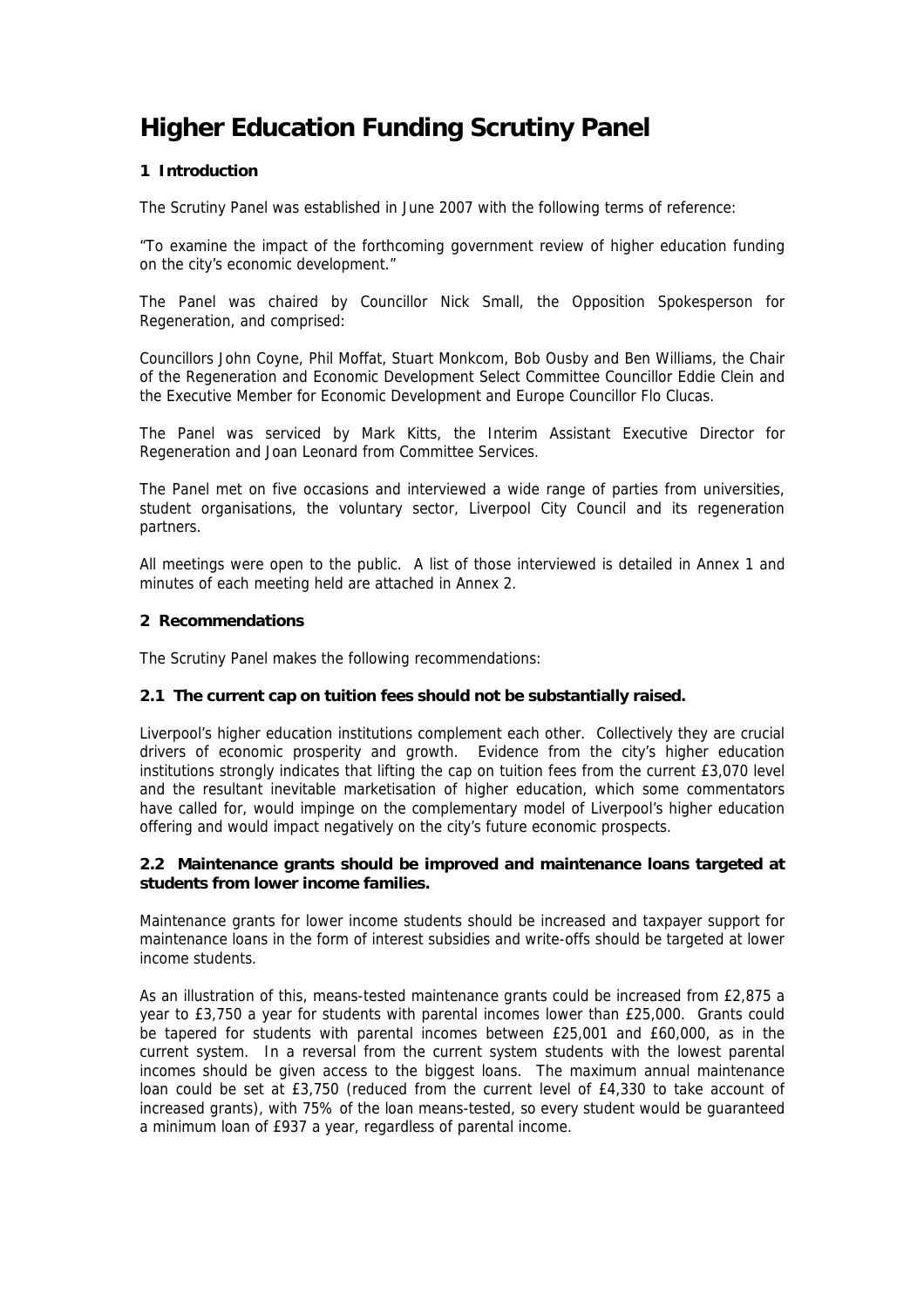#### **2.3 Education Maintenance Allowances ("EMA") should be extended and take-up rates encouraged.**

EMA has been shown to increase staying-on rates in post-compulsory education and many of those benefiting from EMA subsequently enter higher education. Government should increase EMA payments and widen eligibility to increase further opportunities for young people from lower income backgrounds. The City Council should also look at ways it can encourage wider take-up of EMA.

#### **2.4 Regulation of the widening participation agenda should be strengthened and periodically reviewed.**

Government should continue to regulate the widening participation agenda, but the current arrangements for financing and regulating higher education are complex and do not give enough weight to increasing the access to and retention in higher education of those from lower income and other excluded backgrounds.

Government should consider establishing in legislation the minimum amount of additional fee income higher education institutions should spend on means tested bursaries and outreach work to widen participation. This should be around a third of additional fee income.

The roles and responsibilities of the Higher Education Funding Council for England ("HEFCE"), which is the primary channel of public funding to universities, the Quality Assurance Agency for Higher Education ("QAAHE"), which safeguards academic standards and the Office for Fair Access ("OFFA"), which regulates access agreements should be merged so that widening participation is at the heart of the financing and regulation of higher education in England.

Government should also give the new regulator additional powers to sanction those higher education institutions failing to meet statutory minimum targets for widening participation and additional targets set out in access agreements.

The regulator should require all higher education institutions to align their entitlement thresholds for means tested bursaries with the thresholds for maintenance grants to simplify the system.

Arrangements for funding higher education and regulating widening participation should be periodically reviewed by government.

#### **2.5 Widening participation data should be more prominently disclosed by the city's higher education institutions.**

Liverpool's higher education institutions have a strong record in supporting and improving widening participation. This is demonstrated by the fact that all higher education institutions in the city (with the exception of Liverpool Institute for Performing Arts ("LIPA")) spend more of their additional fee income on financial support for lower income students than the national average for 2006/07 of 21.37%. (It should be noted that the Panel did not interview a representative from LIPA.)

In 2006/07 only Liverpool John Moores University ("LJMU") of the city's four higher education institutions met its target for the level of additional fee income spent on financial support for lower income students.

The institutions themselves should communicate better the nature of the widening participation work they undertake and intend to undertake in the future and its outcomes more prominently.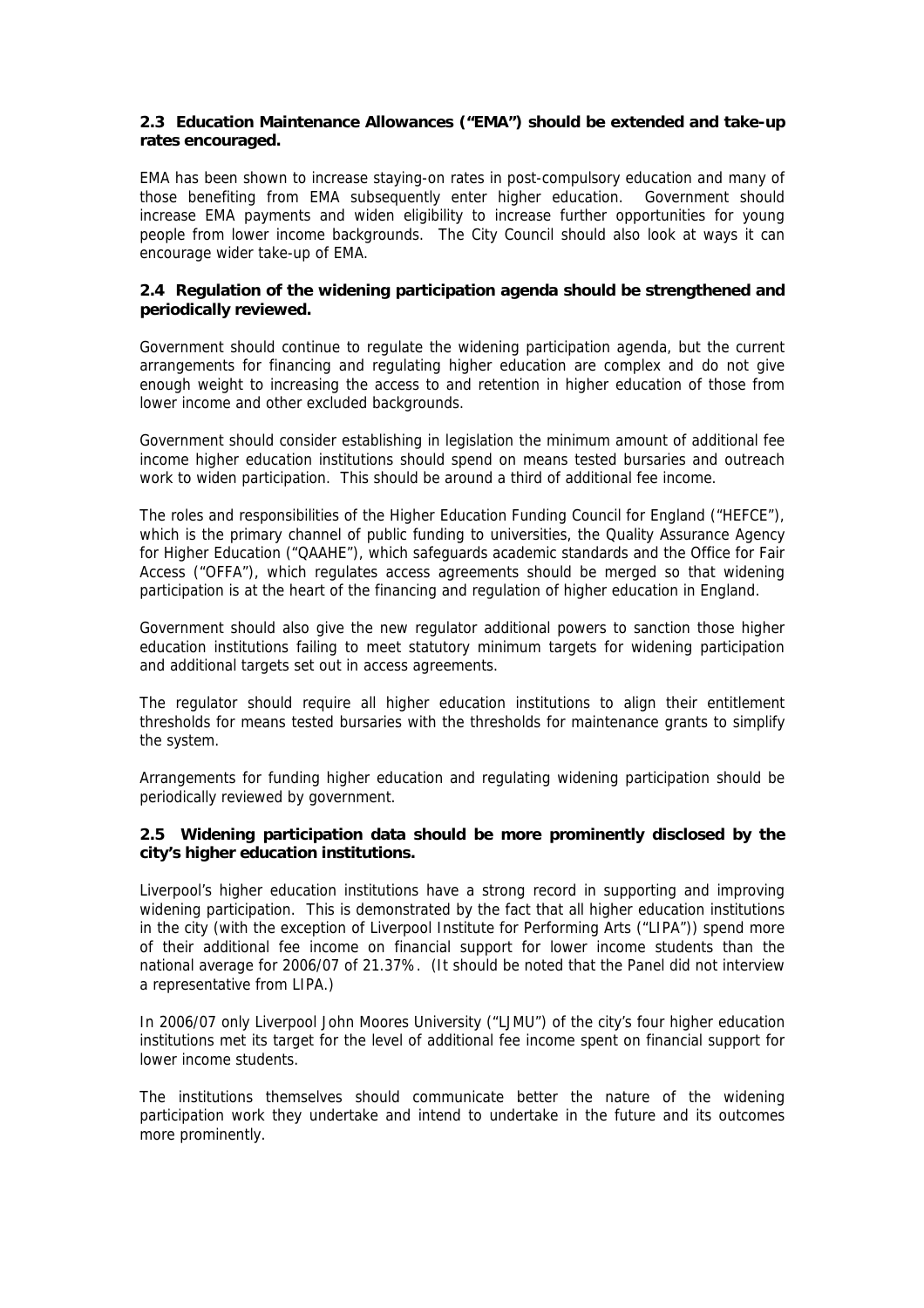#### **2.6 The City Council should do more to co-ordinate, promote and support the widening participation agenda.**

There is an unmet need across the city for promoting access to and retention in higher education on an cross-institutional basis.

The City Council should look at ways of augmenting work already done by organisations such as Merseyside Network for Change, Aimhigher and Partnerships for Progression.

This could take the form of non-institution based bursaries targeted at specific areas with low levels of higher education participation in return for supporting the city's community infrastructure, along the lines of the Kensington Community Bursary Project.

This could also take the form of supporting non-institution based, area focused outreach for financial advice to students and potential students from lower income backgrounds in the city to remove barriers to access and improve retention.

Government funding from the new Working Neighbourhoods Fund, which is a dedicated fund for community-led regeneration in the most deprived parts of England, could be used to pay for such projects.

The City Council should examine how it could use its existing resources to make students, potential students and their parents aware of financial support available.

The City Council should look at ways it can work with higher education institutions and others to facilitate the better promotion of financial help available to students from lower income households before students apply to university.

#### **2.7 The City Council should work more closely with the city's higher education institutions to make areas students live, work and study more liveable.**

It is crucial that the City Council does more to improve the physical regeneration, community safety and public realm of those parts of the city in which higher education institutions are located and in which students live and work. This principle should be enshrined in the City Council's Local Development Framework, which will outline how planning is managed in local areas and in Neighbourhood Area Agreements, which will set out local priorities at neighbourhood level.

The City Council should look at the community-forum model adopted in Marybone and supported by City and North Neighbourhood Management Services to micro-manage the interaction between students, higher education institutions, accommodation providers and the wider community and to promote the integration of students within the communities in which they live, work and study.

#### **2.8 The City Council should make a formal submission to the 2009 funding review based on the findings of this report.**

The City Council should make a submission to the forthcoming funding review, given the potential negative impacts on the city's economy that may result. The City Council's submission should be based on the findings of the Panel and made on a cross-party basis.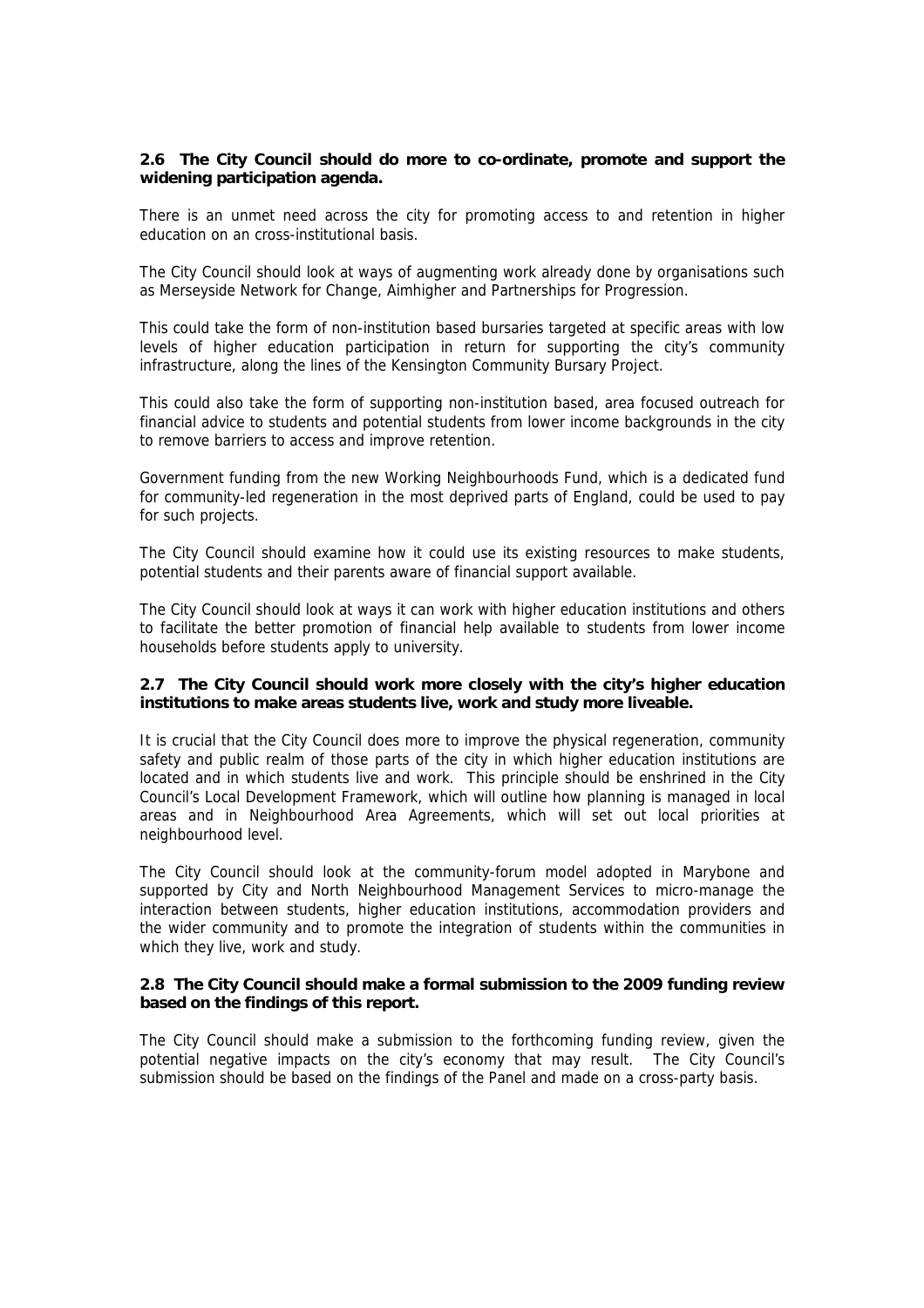#### **3 Relevant background information**

#### **3.1 The context of higher education funding in the UK**

The UK higher education system has gradually evolved over a generation from a system characterised by low participation levels principally funded by the taxpayer to the current cost-sharing, higher participation model.

In 1990 the then Conservative Government partially replaced student grants with government-guaranteed low interest student loans administered by the Student Loans Company. Two years later the Higher Education Act 1992 rapidly expanded student numbers by giving 48 polytechnics university status.

In 1998 the Labour Government introduced tuition fees for the first time and fully replaced student grants with maintenance loans following the Dearing Report. Tuition fees were at a level of £1,000 a year and were payable by all full-time undergraduate students, although students from low income households were given fee remissions.

The following year the government announced the aspiration that half of 18–30 year olds should have the opportunity to benefit from higher education by 2010.

Further radical change came about with the Higher Education Act 2004, which replaced upfront fixed fees with deferred variable fees at a level capped by the government, reintroduced grants and extended maintenance loans. Tuition fees are capped at a maximum of £3,070 a year for 2007/08 and have been payable by students starting their degree in 2006/07 and subsequent years. Repayment of fees under the current system is deferred until a student is earning £15,000 a year.

Although tuition fees can be set at a variable level, subject to the £3,070 cap, all higher education institutions in England, with only two exceptions (Thames Valley University and Leeds Metropolitan University), charge fees at the maximum level. Therefore, no market based on the level of tuition fees exists in practice.

In 2007/08 the maximum maintenance grant is £2,700 and is available to students from households earning £17,500 or less. Partial grants are available at a tapered rate until parental income reaches £38,330.

From 2008/09 maintenance grants of a maximum of £2,825 a year will be available to students from lower income households from 2008/09 (now defined as those with parental incomes of £25,000 or less). Grants will then reduced proportionately until parental income reaches £60,000.

Government-guaranteed low interest maintenance loans are also available. Such loans are at their minimum for those students qualifying for maximum grants, with loans increased pound for pound with the corresponding reduction in grants until parental incomes of £60,000 where the loan reaches its maximum of £4,330.

The National Union of Students calculates the total cost to the UK taxpayer of the current funding arrangements to be £1,962m a year. This amount consists of fee loan subsidies (in low interest and projected write-offs) of £600m a year, maintenance loan subsidies of £451m (assuming a take-up rate of 80%) and maintenance grants of £911m.

The 2004 Act also required higher education institutions to enter into binding access agreements with a newly established body OFFA. These agreements stipulated targets for levels of fee income institutions were required to set aside for targeted bursaries and measures institutions were required to undertake to widen participation.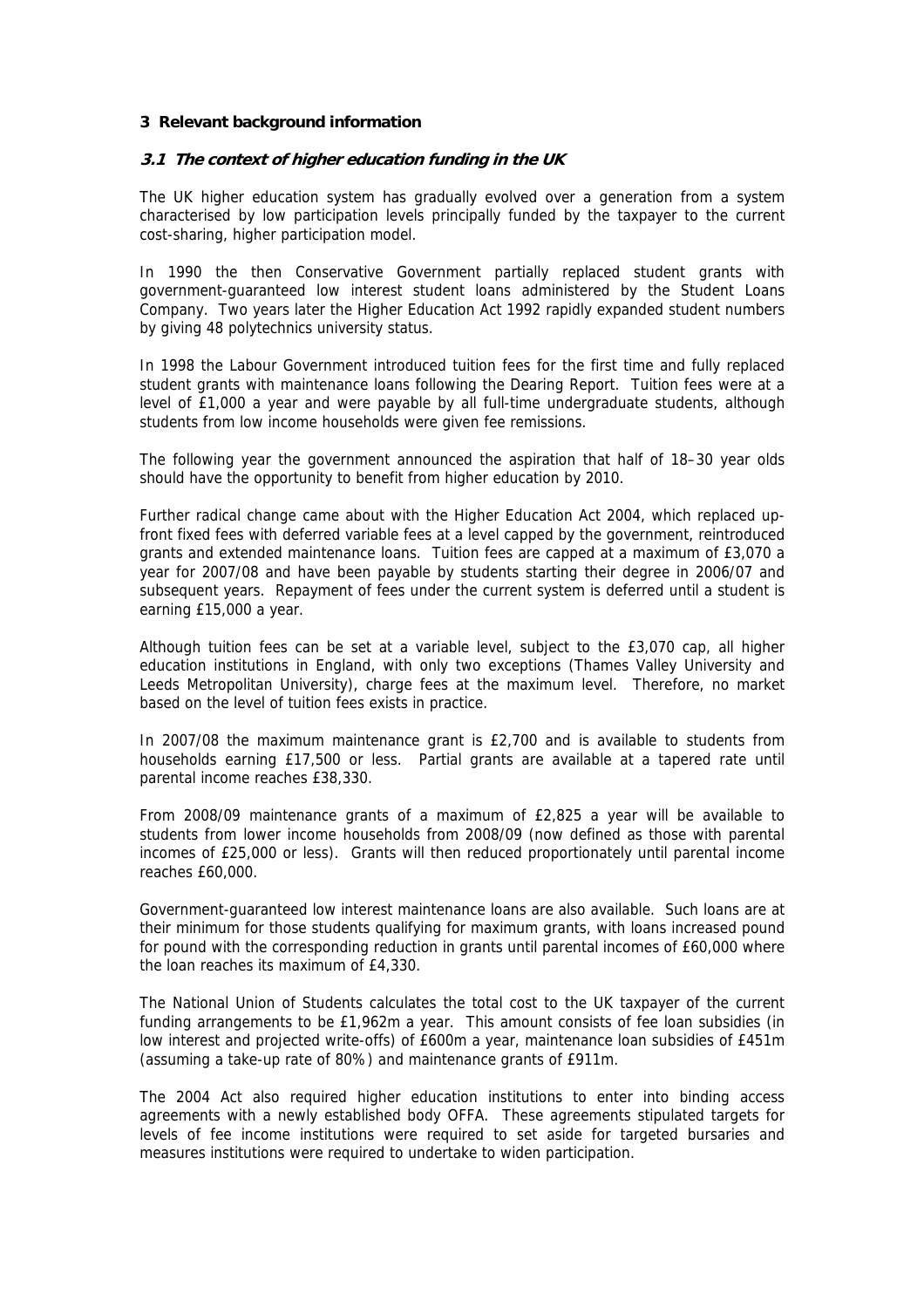Under the 2004 Act OFFA has the power to prevent higher education institutions from charging fees of more than £1,200 a year, if an institution's access arrangements are insufficient. OFFA is also able to impose financial sanctions of up to £500,000 on higher education institutions which do not meet agreed requirements on bursaries and outreach work.

During the passage of the 2004 Act through parliament, the government announced that a review of the 2004 funding arrangements would take place during 2009 with any changes resulting from the review likely to be implemented in 2010/11.

## **3.2 The regulation of higher education by government**

Since last year the Department for Innovation, Universities and Skills ("DIUS") has been responsible for post-19 education policy (including higher education) at a ministerial level. Together with OFFA, the role and responsibilities of which are discussed in 3.1, various independent bodies are responsible for funding, regulating and promoting higher education and the government's higher education policy priorities in England. The roles of the principal bodies are dealt with below.

# 3.2.1 HEFCE

HEFCE distributes public money for teaching and research to higher education institutions in England. It also has the remit to promote high quality education and research within a financially healthy sector.

# 3.2.2 QAAHE

QAAHE safeguards and helps improve academic standards and the quality of higher education in the UK.

## 3.2.3 Office of the Independent Adjudicator for Higher Education ("OIAHE")

OIAHE is responsible for resolving complaints from students about higher education institutions. OIAHE also publishes recommendations to higher education institutions about good practice in handling complaints.

## **3.3 The context of higher education in Liverpool**

Liverpool's student population has grown rapidly throughout the 1990s and 2000s. In 1986/87 Liverpool's student population was approximately 19,000. Today the number of higher education students living in Liverpool is approximately 50,000, which equates to 11% of the city's population. The majority of higher education students living in the city are studying at University of Liverpool ("UoL"), LJMU, Liverpool Hope University ("Hope") and LIPA, although a small number are studying at other nearby higher education institutions (such as Edge Hill University, University of Chester, University of Salford and University of Manchester).

It is estimated that around half of the city's student population are from the Greater Liverpool area and half are from outside the city. The direct contribution made by students to Liverpool's economy in non-course related expenditure is £252m per year. As well as this, students living in Liverpool spend an average of 41% of their time in paid work, further contributing to the local economy.

Figures from UoL's Careers and Employability Service show that almost one third of students remain working in Greater Liverpool six months after graduation.

There are four higher education institutions in Liverpool.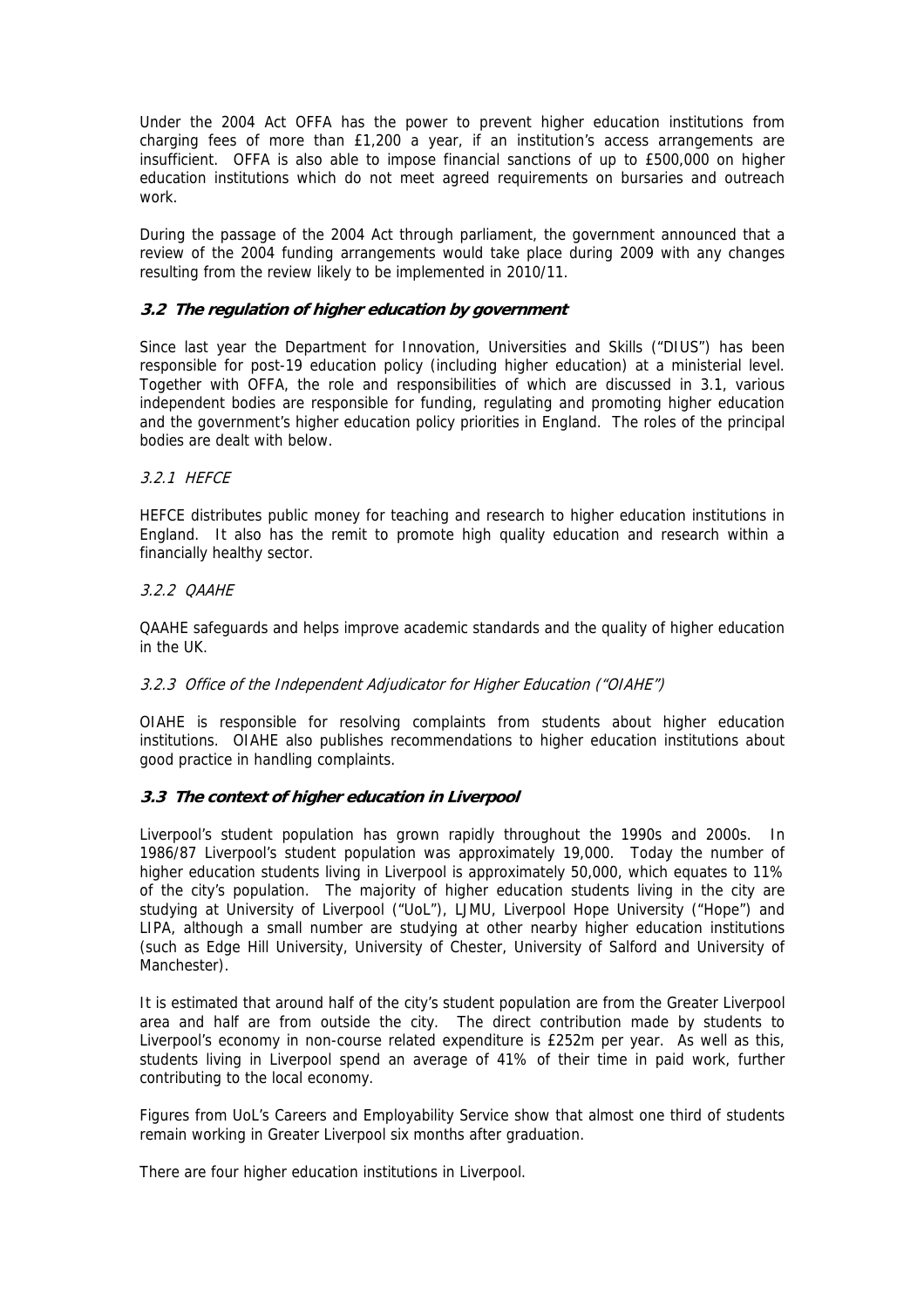3.3.1 UoL

UoL, founded in 1881 as one of the country's first civic universities, is a member of the Russell Group, an association of twenty leading research-intensive UK universities, with a world class reputation in biological sciences, veterinary sciences, engineering and medicine.

UoL charges the maximum tuition fees permitted to UK and EU students (£3,070 in 2007/08).

UoL provides those students from households with incomes of £17,910 or less a bursary of £1,300 a year and those from households with incomes of between £17,911 and £38,330 a bursary of £1,000 a year. UoL do not plan to raise these income thresholds to align them with the new thresholds for maintenance grants.

UoL provides non-means tested attainment scholarships of £1,500 a year to students attaining outstanding entry qualifications in specified degree programmes. Further scholarships offered are Alumni Awards (£2,000 per year based on academic excellence), John Lennon Memorial Scholarships (£1,200 a year based on financial need and merit with priority given to Merseyside residents) and Hillsborough Trust Memorial Bursaries (£600 a year based on financial need, merit and career intentions with priority given to Merseyside residents). The Access to Learning Fund provides up to £3,000 a year based on financial hardship.

In 2006/07 UoL projected that 30.00% of additional fee income would be spent on financial support for lower income students. The actual percentage spent was 26.80%.

A copy of UoL's Access Agreement with the Office For Fair Access ("OFFA") is enclosed in Annex 3.

#### 3.3.2 LJMU

LJMU is a post-1992 institution with strong links to the business community and a focus on real-world experience. LJMU has a world class reputation for space science research, is the UK's top university for teaching and research in sports and exercise sciences and for teaching in applied social work, health studies, hospitality, leisure, recreation, sport and tourism, physics and astronomy.

LJMU charges the maximum tuition fees permitted to UK and EU students (£3,070 in 2007/08).

LJMU provides those students from households with incomes of £17,910 or less a bursary of £1,025 a year and those from households with incomes of between £17,911 and £38,330 a bursary of £410 a year. From 2008/09 those students from households with incomes of £25,000 or less will be entitled to bursaries of £1,050 a year, while those from households with incomes between £25,001 and £50,000 will be entitled to bursaries of £420 a year. This is to align the LJMU bursary scheme with the same income levels as the new maintenance grant scheme.

LJMU provides various non-means tested scholarships – DPAs Scholarships (£1,000 a year for students achieving 3 A-Levels at grade "A"), Achievers Scholarships (£1,000 a year for students demonstrating an area of excellence above their peers) and Vice Chancellor's Award (a maximum of six scholarships of up to £10,000 a year to outstanding, academically gifted students). LJMU also provides Childcare Bursaries of up to £2,000 a year per child. The Access to Learning Fund provides up to £3,000 a year based on financial hardship.

In 2006/07 LJMU projected that 28.50% of additional fee income would be spent on financial support for lower income students. The actual percentage spent was 29.10%.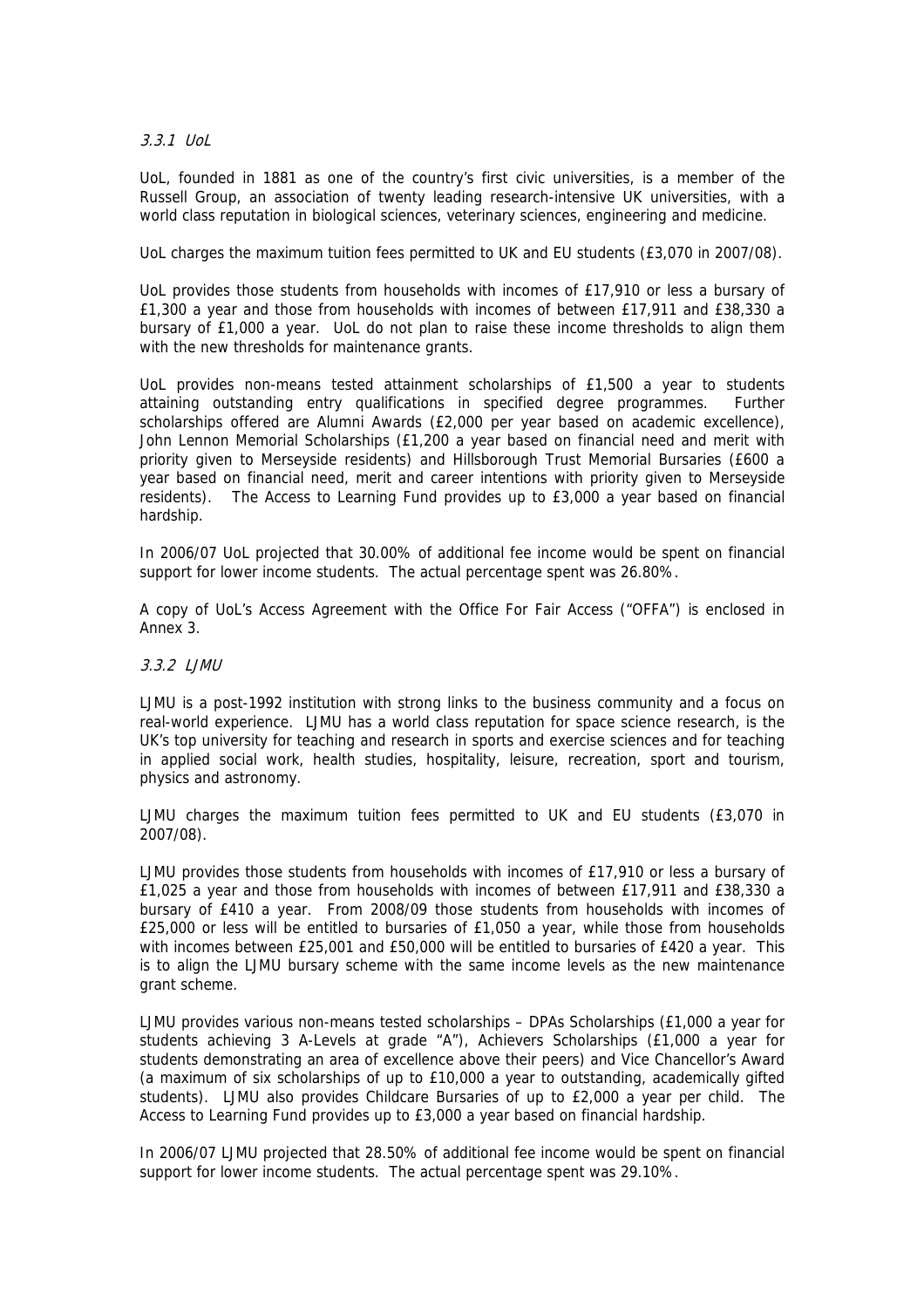A copy of LJMU's Access Agreement with OFFA is enclosed in Annex 4.

3.3.3 Hope

Hope is one of the country's newest universities, but its history goes back over a century and a half. During the 1980s the original three constituent teacher training colleges (two Roman Catholic and one Church of England) were joined together in an ecumenical federation. Hope gained degree awarding powers in 2002 and became a university in 2005. Hope offers degree subjects in arts and humanities, education, business and computing and social sciences.

Hope charges the maximum tuition fees permitted to UK and EU students (£3,070 in 2007/08).

Hope provides bursaries of £1,000 a year to students from households with income of £17,500 or less, of £700 to students from households with income £17,501-£37,425 and £400 to students from households with income of more than £37,425. Hope does not plan to raise these income thresholds to align them with the new thresholds for maintenance grants.

Hope provides the following non-means tested scholarships: Excellence Scholarships (£2,000 per year based on academic excellence), Achievement Scholarships (£1,000 per year based on academic excellence), Foundation Scholarships (£600 per year to students from partnership schools on Merseyside) and variable Dean's List Scholarships (based on academic excellence and leadership potential). The Access to Learning Fund provides up to £3,000 a year based on financial hardship.

In 2006/07 Hope projected that 34.40% of additional fee income would be spent on financial support for lower income students. The actual percentage spent was 22.90%.

A copy of Hope's Access Agreement with OFFA is enclosed in Annex 5.

3.3.4 LIPA

LIPA was founded in 1996 and is the only higher education institution in the UK devoted to providing higher education programmes across the performing arts skills. LIPA offers nine undergraduate degree programmes for those wanting to pursue a career in arts and entertainment economy. LIPA is a small higher education institution with around 600 registered students.

LIPA charges the maximum tuition fees permitted to UK and EU students (£3,070 in 2007/08).

LIPA provides those students eligible for full government maintenance grants a bursary of £500 a year and those eligible for a partial maintenance grant a bursary of £250 a year.

In 2006/07 LIPA projected that 10.40% of additional fee income would be spent on financial support for lower income students. The actual percentage spent was 7.70%.

A copy of LIPA's Access Agreement with OFFA is enclosed in Annex 6.

## **3.4 The widening participation agenda in Liverpool**

3.4.1 Outreach programmes undertaken by higher education institutions in Liverpool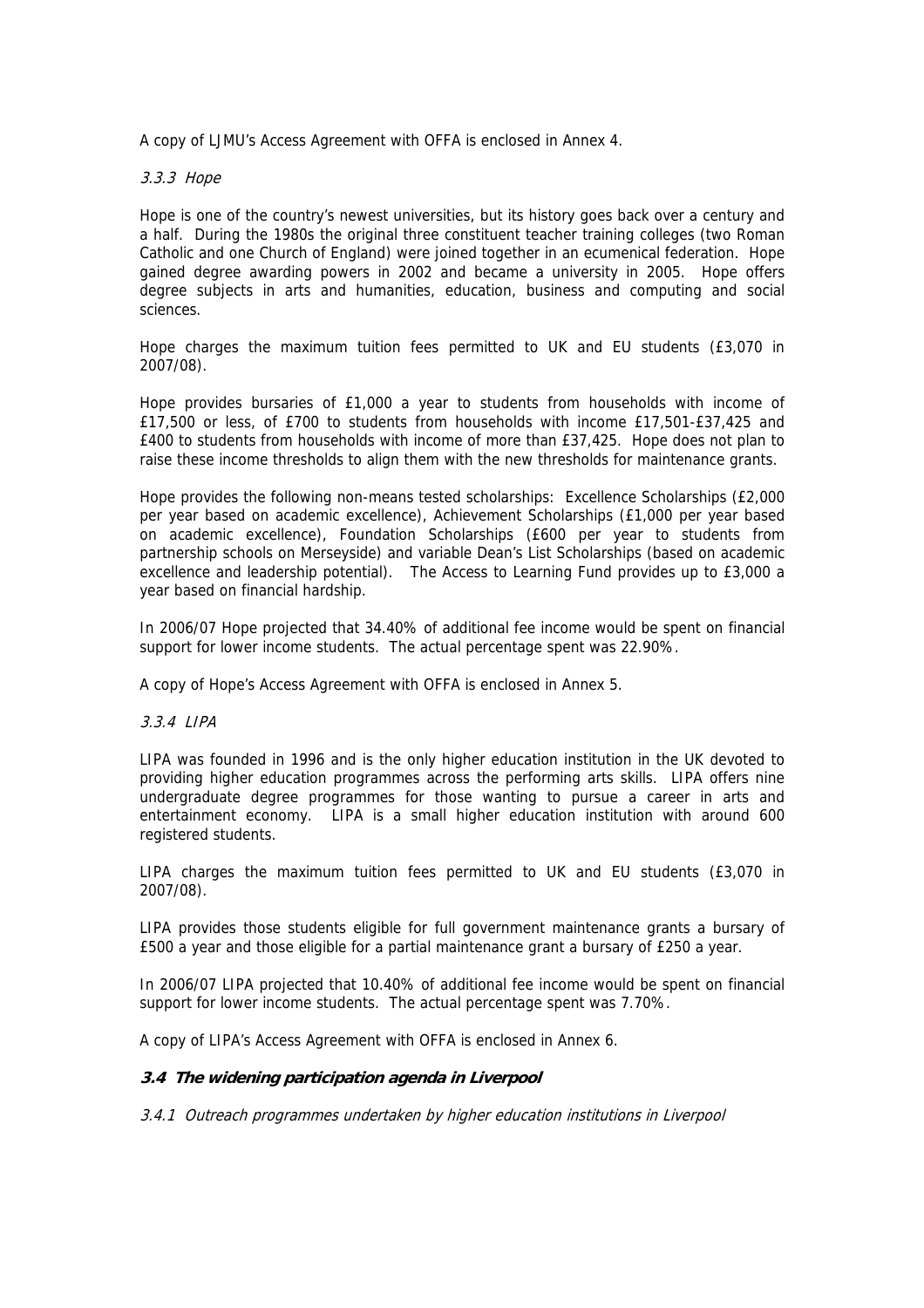Liverpool's higher education institutions have a good record on widening participation, with targeted outreach work to raise aspiration levels and to recruit from underrepresented groups, summer schools, mentoring, campus visits and revision classes.

Hope has entered into agreements with 25 local schools to identify individuals meeting Hope's widening participation criteria. These individuals benefit from study support and a guaranteed interview and conditional offer at Hope.

## 3.4.2 Kensington Community Bursary Project

The Kensington Community Bursary Project is a groundbreaking community-led project funded by Kensington Regeneration, the New Deal for Communities scheme in Liverpool 6 and Liverpool 7.

The project provides bursaries of £1,250 a year to students who have been resident in the Kensington Regeneration area for a minimum of two years prior to entry to higher education. In return participating students are required to undertake 40 hours of voluntary work per year. Awards are approved and compliance monitored by a community-led board. The project is administered by Merseyside Network for Change, a voluntary organisation.

Since the project was set up in October 2003, bursaries have been awarded to 122 students who have undertaken voluntary placements with 26 community groups. There have been high retention and completion rates, with only two bursary recipients completely dropping out of higher education and only three bursaries offers being withdrawn for failure to comply with the voluntary placement requirement.

The project has been successful in increasing retention rates for students from a nontraditional background in a defined area of Liverpool and in supporting local community infrastructure.

## 3.4.3 Money Matters booklet

Merseyside Network for Change has produced a booklet advising current and prospective students of financial support available aimed at students from backgrounds underrepresented in higher education.

A copy of the booklet is attached in Annex 7.

## 3.4.4 National and regional outreach programmes in Liverpool

Aimhigher aims to widen participation in higher education by raising the awareness, aspirations and attainment of young people from disadvantaged social and economic backgrounds, some minority ethnic groups and people with disabilities. Aimhigher is funded jointly by HEFCE and DIUS. UoL, LJMU and Hope all play an active role in the Aimhigher Greater Merseyside Partnership.

Partnerships for Progression is an organisation which undertakes national and regional outreach programmes and is jointly funded by the Learning and Skills Council and HEFCE.

#### 3.4.5 EMA

EMA is administered by the Department for Children, Schools and Families and provides cash payments to students aged 16, 17 and 18 undertaking a full-time further education course at school or college, an Entry to Employment programme or a course leading to an apprenticeship. Payments of £30 a week are awarded to those with household annual incomes of up to £20,817; £20 a week to those with household annual incomes between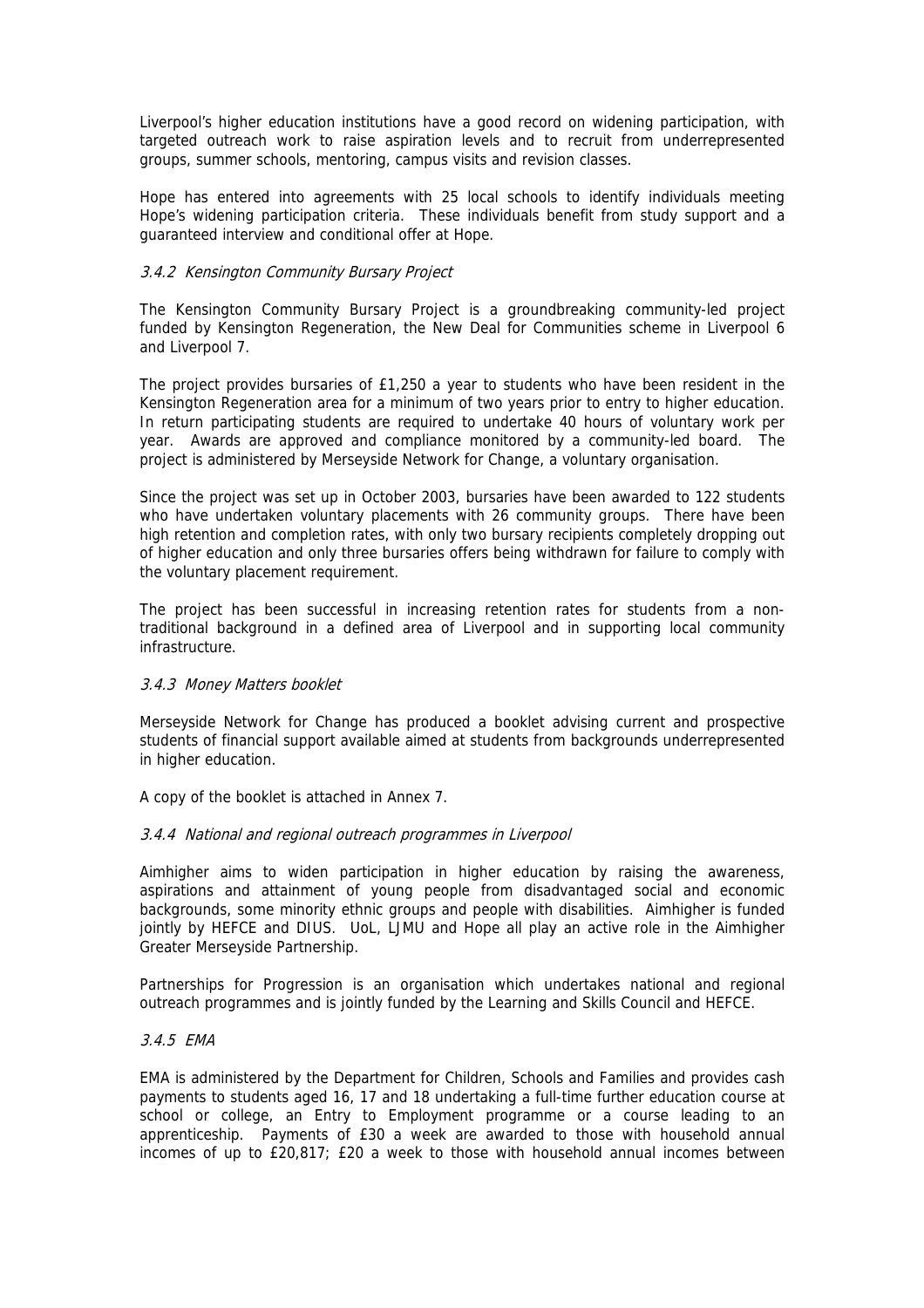£20,818 and £25,521; and £10 a week to those with household incomes between £25,522 and £30,817. In addition, bonus payments of up to £500 are awarded at various milestones.

EMA has had a positive impact on higher education participation rates by encouraging those from low income backgrounds to stay on in education after the age of 16 by providing a cash incentive and reducing barriers to post-compulsory education.

## **3.5 Socio-economic participation in higher education in the UK**

The impact of the various changes to the UK higher education system cannot be judged against household income levels as historic evidence does not exist. UCAS, the central admissions body for UK higher education institutions and its predecessor bodies have, however, maintained details of the parental occupation of students. The table in Annex 8 details the socio-economic profile of UK students in 1980, 2000 and 2007.

The table suggests that the introduction of student loans in 1990, the Higher Education Act 1992 and the 1998 Dearing changes had a marginal effect on the socio-economic profile of the UK student population. Fewer students were from professional/managerial households in 2000 than in 1980 and more students were from a skilled non-manual/intermediate background, but the level of students from skilled manual/own account worker, lower supervisory/technical and semi-routine/routine households remained constant.

The effect of the 2004 reforms is perhaps more significant – a continued decrease in the proportion of students from professional/managerial households and a marked increase in students from semi-routine/routine households. However, there also appears to be a decrease in the proportion of students from both skilled manual/own account worker and lower supervisory/technical backgrounds.

The conclusions drawn from the table in Annex 8 are as follows:

- There has been a marked relative decrease in the number of students from professional/managerial households, although the number of students from such backgrounds in actual terms has continued to increase.
- There has been a marked increase both actually and relatively in the number of students from semi-routine/routine households.
- Despite the above welcome developments, there remains too large a disparity between the proportion of students from professional/managerial backgrounds and from semi-routine/routine backgrounds.
- There has been a decrease certainly in relative terms of the proportion of students from both skilled manual/own account worker and lower supervisory/technical backgrounds. While this can partly be explained by the changing demographic profile of the UK working population between 1980 and 2004 which has seen a dramatic reduction in the number of jobs in manufacturing, it would also appear that the widening participation agenda has not delivered to the same extent in relation to those from "intermediate" socio-economic backgrounds as it has to those from more deprived socio-economic backgrounds.

## **4 Key questions considered by the Panel**

## **4.1 What benefits do Liverpool's higher education institutions bring to the city?**

Liverpool's higher education institutions are crucial to Liverpool's economic well-being. Liverpool's universities are amongst the city's largest employers, directly and indirectly creating and sustaining jobs and prosperity.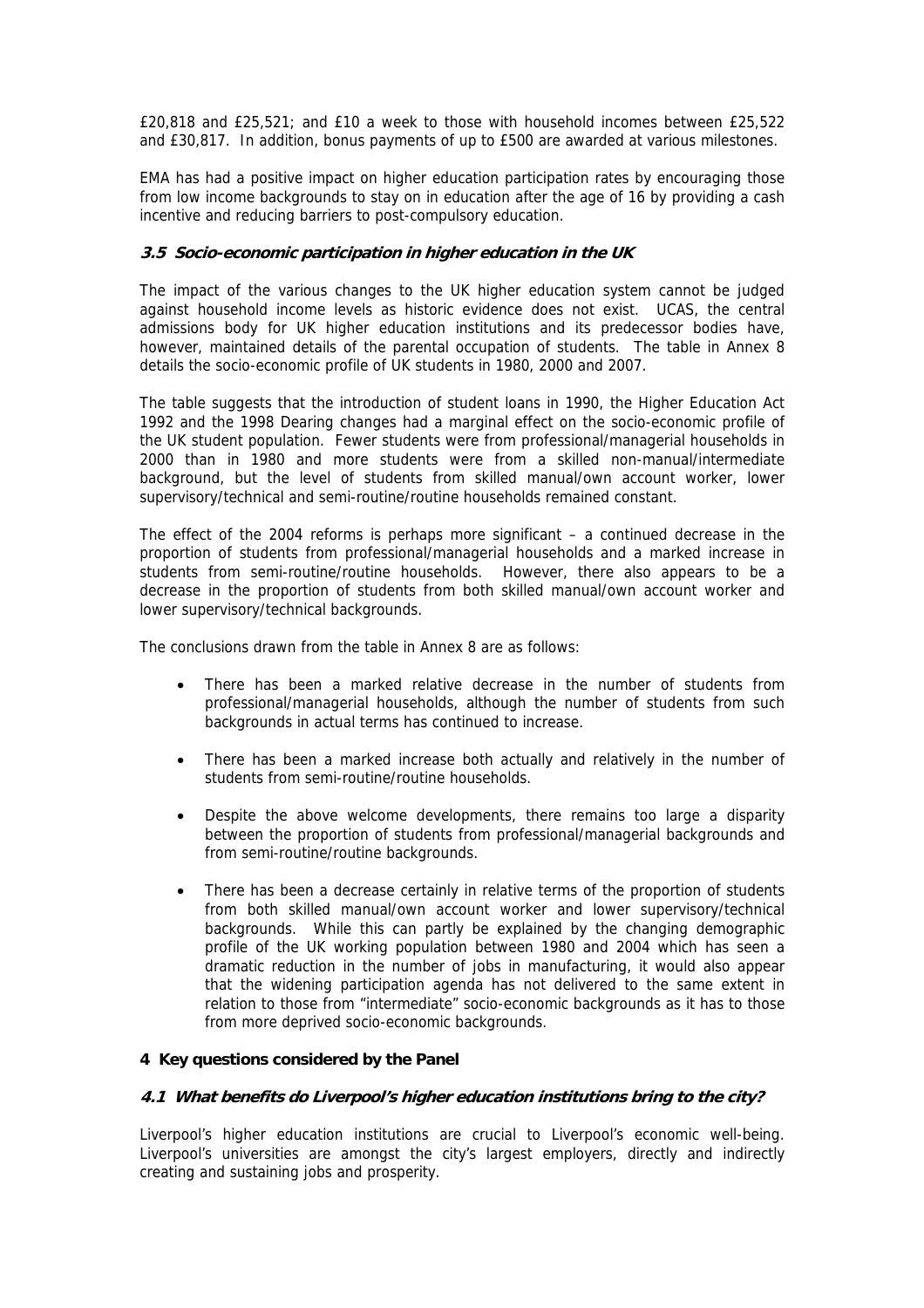Liverpool's large student population makes a significant contribution to the city's economy directly by spending money on local goods and services and indirectly by student workers contributing to the city's growth.

Liverpool graduates remaining in the city create a critical mass of highly skilled, highly motivated workers, allowing the city to benefit economically from inward investment and new business starts-ups.

## **4.2 What are the characteristics of Liverpool's economy?**

Liverpool's economy was in turmoil between the 1960s and late 1990s with a dramatically falling population (from a high of 855,688 in 1931 to 439,476 in 2001) and poor economic performance following the rapid decline of the docks and industry.

Since the late 1990s Liverpool's economy has been improving. The city has had a strong record on increasing employment, albeit from a very low level, with a 19.40% increase in employment between 1995 and 2004. This makes Liverpool the 14<sup>th</sup> strongest performer in increasing employment of England's 56 largest cities. Despite this, Liverpool still faces massive challenges, with the highest unemployment rate and the lowest employment rate of the 56 largest cities; high levels of the working age population claiming work related benefits; and high numbers of adults with no qualifications.

Within this context Liverpool's universities are highly important in terms of improving the future economic performance of the city and maintaining its population base. Ongoing collaborative initiatives sponsored by the city's universities, its public sector regeneration partners like the North West Development Agency and Liverpool Vision and the private sector, such as the LJMU Design Academy, Liverpool Science Park, Hope Street Quarter and the University District Action Area, are especially important.

## **4.3 What are the likely issues on the agenda of the 2009 funding review?**

When the 2004 funding arrangements were put in place, they were vociferously opposed by the National Union of Students, student unions and many others. Although the question of whether tuition fees should continue to be charged or whether tuition costs should met directly by the taxpayer is something that will be discussed during the review, there is an emerging, if perhaps, in some quarters, reluctant, consensus that tuition costs cannot be met fully and directly by the taxpayer if current levels of participation in higher education are to be increased in the future. The annual cost to the taxpayer of the current system is £1,962m (see 3.1 for a detailed breakdown). The annual net cost of abolishing fees would be £1,650m, which is arrived at as university fee income received of £2,250m less the cost to the taxpayer of interest subsidies and projected write-offs of £600m. Therefore, the total cost of abolishing fees, but retaining means-tested grants and loans at their current level would be £3,012m compared with a cost of £1,962m for the current system – an increase of 53.52%. These costs would increase disproportionately with any significant increase in participation in higher education. Moreover, there is widespread and legitimate concern that the university sector would be unable to compete adequately with other education spending demands, most notably primary and secondary education, which was a historic inadequacy of the pre-2004 funding arrangements.

Many within the higher education community have called for the cap on tuition fees to be significantly lifted or even removed completely, thereby creating a market in higher education based on the level of tuition fees charged. It is highly unlikely that government, whatever its political colours, would remove the cap on tuition fees completely, as the cap is currently the principal mechanism by which central government is able to control the mix of public and private funding in universities. However, the lifting of the cap to a level of around £10,000 a year remains firmly on the agenda of many within the higher education community. The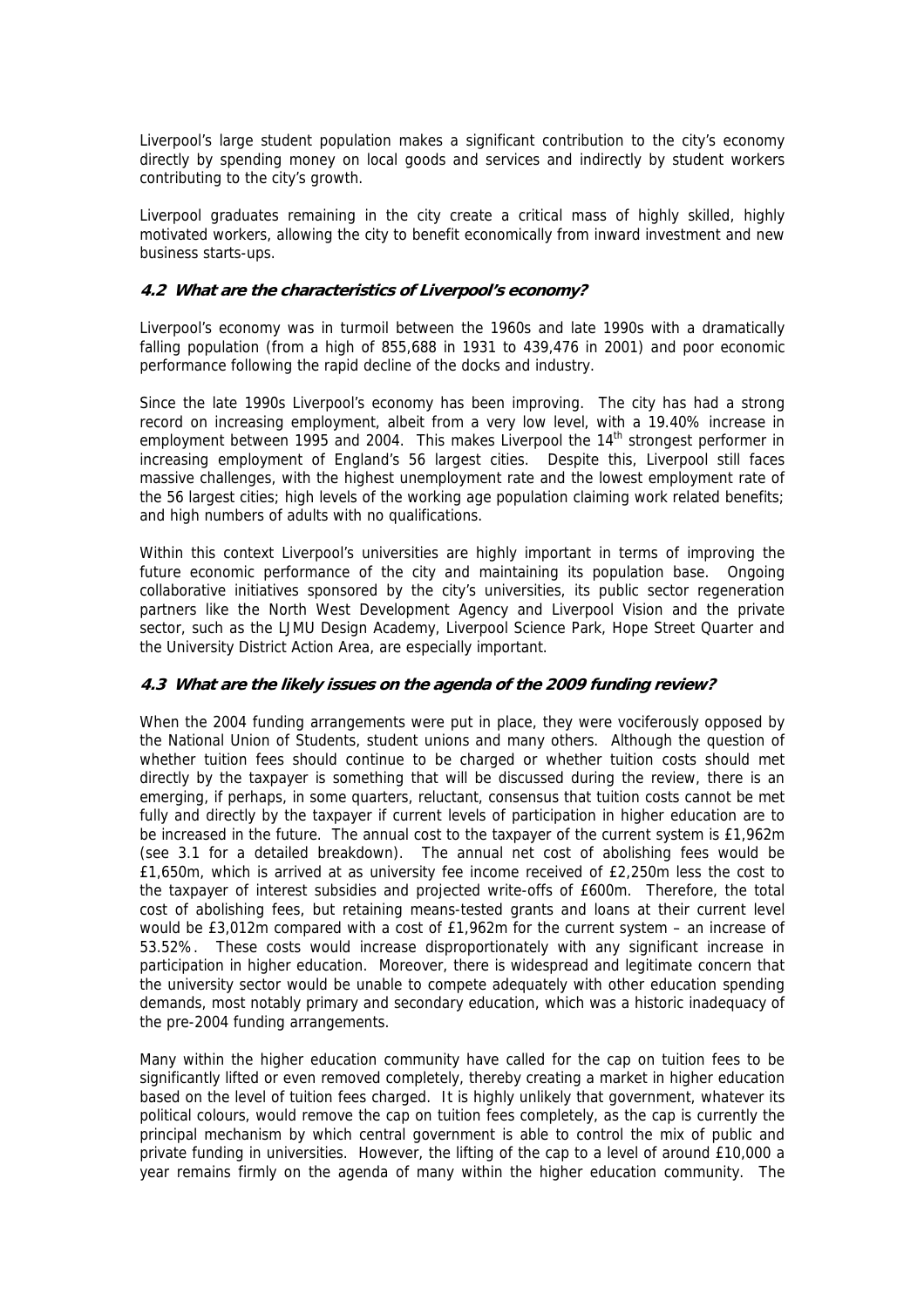impact of this would be to do something the Higher Education Act 2004 did not do in practice – to create a market between higher education institutions based on the level of tuition fees.

A third which is likely to be discussed during the 2009 review is the future role of OFFA. At the time the Higher Education Act 2004 was being debated, there was significant political opposition to the widening participation agenda being regulated by government. Since then there has been increased criticism of the principle and practice of government regulation of widening participation from certain elements of the media and other. The future role of OFFA will be, for these reasons, something discussed during the 2009 review.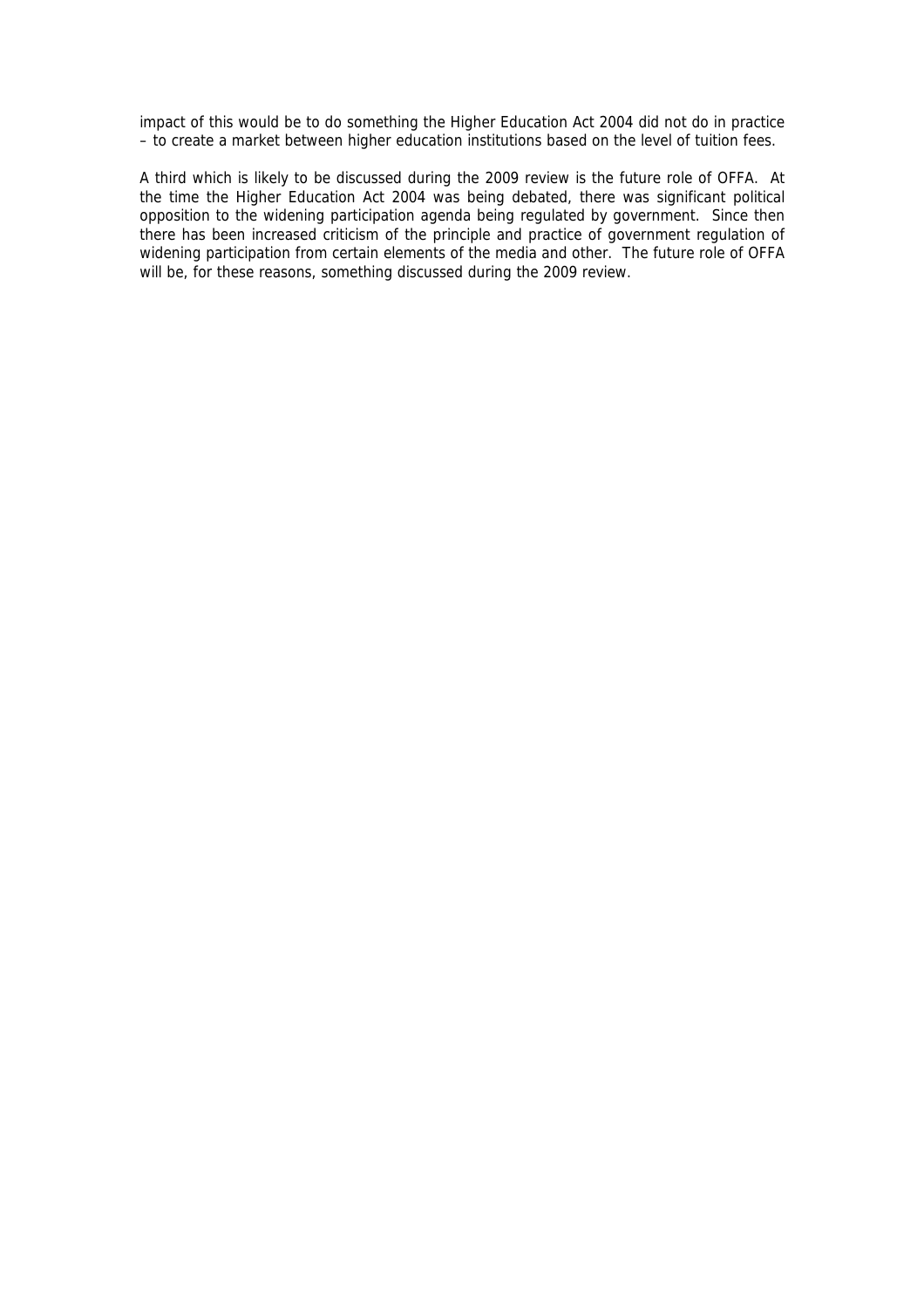# **5 Documents attached**

| Annex 1  | Schedule of meetings and attendees                                                                                                                                                                   |
|----------|------------------------------------------------------------------------------------------------------------------------------------------------------------------------------------------------------|
| Annex 2  | Minutes from each Scrutiny Panel meeting                                                                                                                                                             |
| Annex 3  | University of Liverpool Access Agreement                                                                                                                                                             |
| Annex 4  | Liverpool John Moores University Access Agreement                                                                                                                                                    |
| Annex 5  | Liverpool Hope University Access Agreement                                                                                                                                                           |
| Annex 6  | Liverpool Institute for the Performing Arts Access Agreement                                                                                                                                         |
| Annex 7  | Money Matter booklet                                                                                                                                                                                 |
| Annex 8  | Table illustrating socio-economic profile of UK student population                                                                                                                                   |
| Annex 9  | Slides from presentation by Mark Kitts, Interim Assistant Executive Director<br>Regeneration, Liverpool City Council, at meeting on 1 <sup>st</sup> October 2007                                     |
| Annex 10 | Joint written submission from Liverpool Guild of Students, Liverpool Students'<br>Union & Liverpool Hope Students' Union                                                                             |
| Annex 11 | Slides from presentation by Edward Murphy of Merseyside Network for<br>Change and Keith Black and Paul Harris of Kensington Community Bursary<br>Project at meeting on 14 <sup>th</sup> January 2008 |
| Annex 12 | Slides from presentation by Professor Michael Brown, Vice Chancellor of<br>$\sim$ - $\sim$ 10 $\,$ $\,$                                                                                              |

Liverpool John Moores University, at meeting on 28<sup>th</sup> January 2008